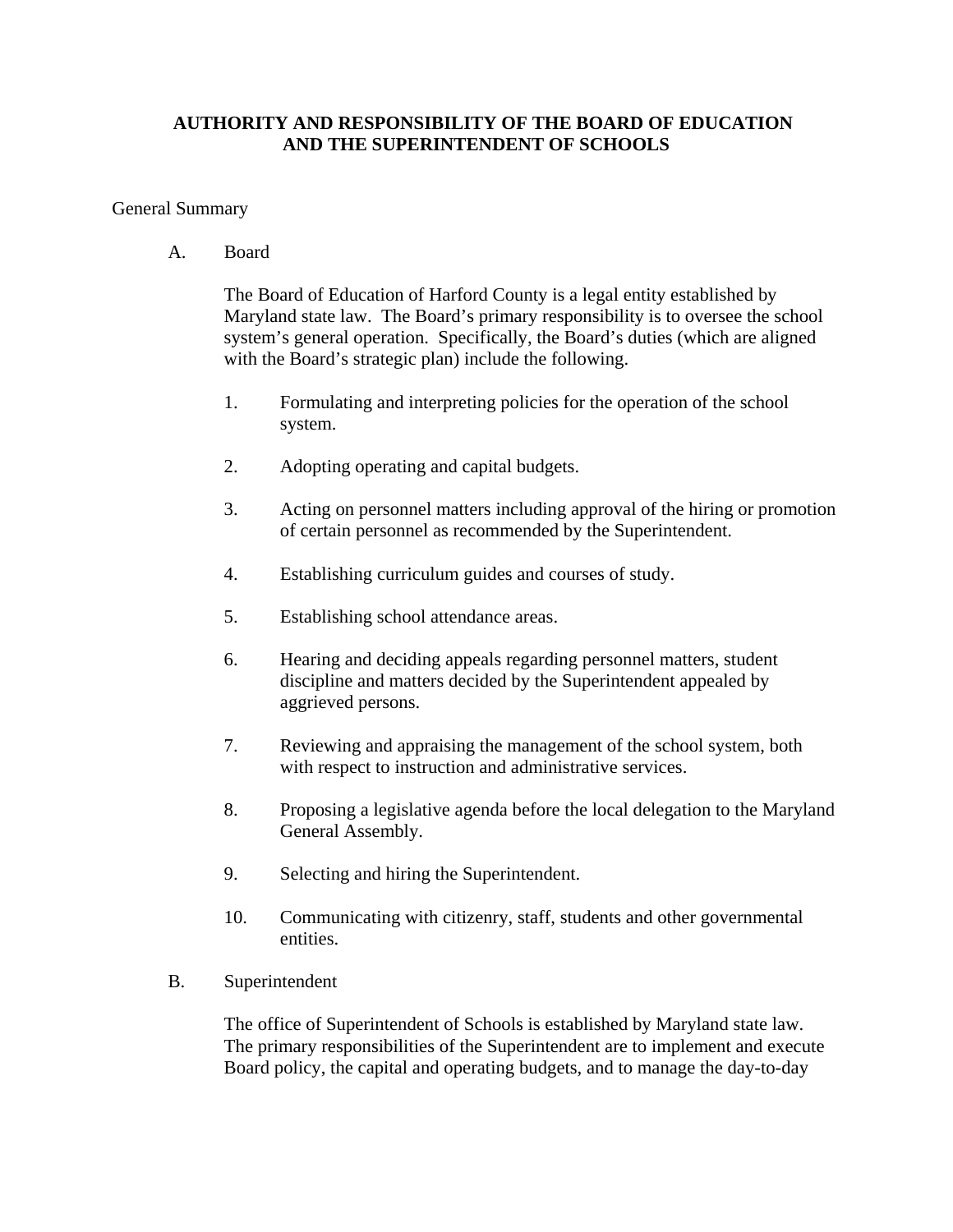operations of the school system. The Superintendent's duties include the following.

- 1. Implementation of Board policies.
- 2. Recommending to the Board proposed, operating and capital budgets.
- 3. Implementation of approved budgets.
- 4. Recommending to the Board certain personnel **(**e.g. teachers, principals, senior staff members) for hiring and promotion.
- 5. Making decisions regarding application of state law or regulation or Board policy to individual students, employees, or other affected persons (e.g. suspension of students; transfer of employees; student boundary exceptions).
- 6. Recommending to the Board curriculum guides and courses of study.
- 7. Approving contracts entered into by the school system.
- 8. Providing for the professional improvement of teachers and other employees.
- 9. Making recommendations to the Board regarding school construction and location.
- 10. Serving as the executive officer of the Board.
- 11. Communicating with citizenry, staff, students and other governmental entities on behalf of the Board or with respect to the administration and operation of the school system.

## Legal Citations:

 Education Article of the Maryland Annotated Code Section 4-101 Section 4-102 Section 4-108 Section 4-109 Section 4-111 Section 4-116 Section 4-117 Section 4-120 Section 4-204 Section 4-205